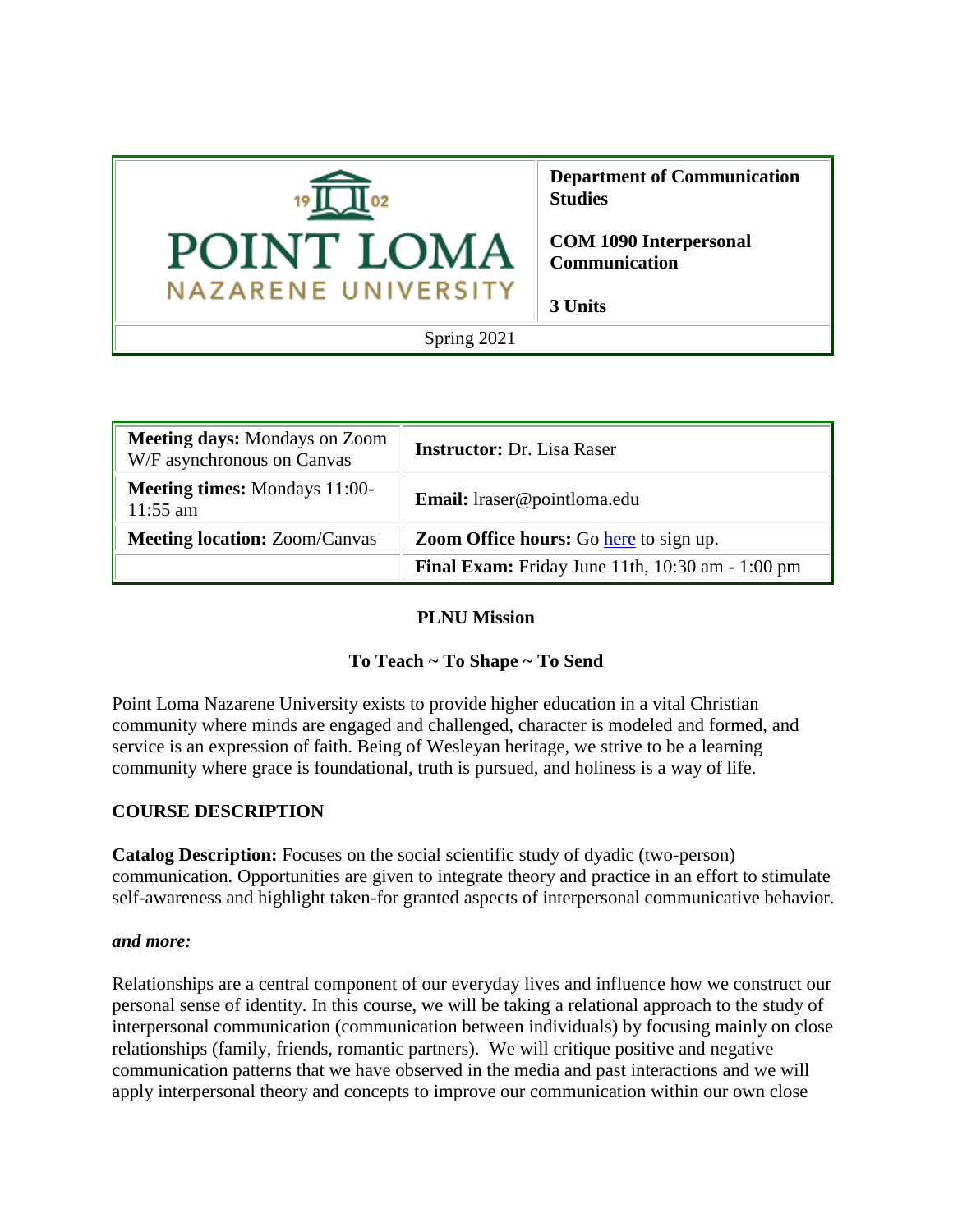relationships. In addition, we will be learning the language of Nonviolent Communication (NVC) to implement into our daily interactions. Through NVC practice and reflection, we will cultivate a practice of empathetic communication to both self and others.

## **COURSE LEARNING OUTCOMES**

By the end of the course, students will be able to:

- Explain theories and concepts of interpersonal communication and apply these concepts to personal relationships
- Identify the guiding principles of Nonviolent Communication (NVC) and apply this communication process/language to your relationships, workplaces, and communities.
- Distinguish empathetic communication from other forms of non-empathetic communication and demonstrate empathetic communication to both self and others.
- Evaluate the positive and negative effects of communication behaviors and their impact on close relationships.
- Self-reflect and asses your own communication behaviors in relationships through journaling and sharing in a supportive group environment.

## **REQUIRED TEXTS AND RECOMMENDED STUDY RESOURCES**

Guerrero, L. K., Andersen, P. A., & Afifi, W. A. (2014). *Close Encounters: Communication in Relationships,* Fourth Edition. Thousand Oaks, CA: SAGE.

Rosenberg, M. (2015) *Nonviolent Communication: A Language of Life*, Third Edition. Encinitas, CA: Puddledancer Press.

# **COURSE CREDIT HOUR INFORMATION**

In the interest of providing sufficient time to accomplish the stated Course Learning Outcomes, this class meets the PLNU credit hour policy for a 3 unit class delivered over 16 weeks. It is anticipated that students will spend a minimum of 37.5 participation hours per credit hour on their coursework. For this course, students will spend an estimated 112.5 total hours meeting the course learning outcomes. The time estimations are provided in the Canvas modules.

# **COURSE ASSIGNMENTS**

**Empathy Practice Groups:** In an effort to grow our Nonviolent Communication skills within the context of community, you will meet with a group of classmates of your choice in an empathy practice group. You will meet with your group once a month (this can be done remotely via Zoom or FaceTime) and you will have the opportunity to practice giving and receiving empathy and expressing yourself honestly. Empathy practice groups give you a space to reflect on what you are learning and apply it along with others who are engaging the same material. After each meeting, you will write and submit a reflection that summarizes the ways that your empathy group members met your needs and how you contributed to the lives of your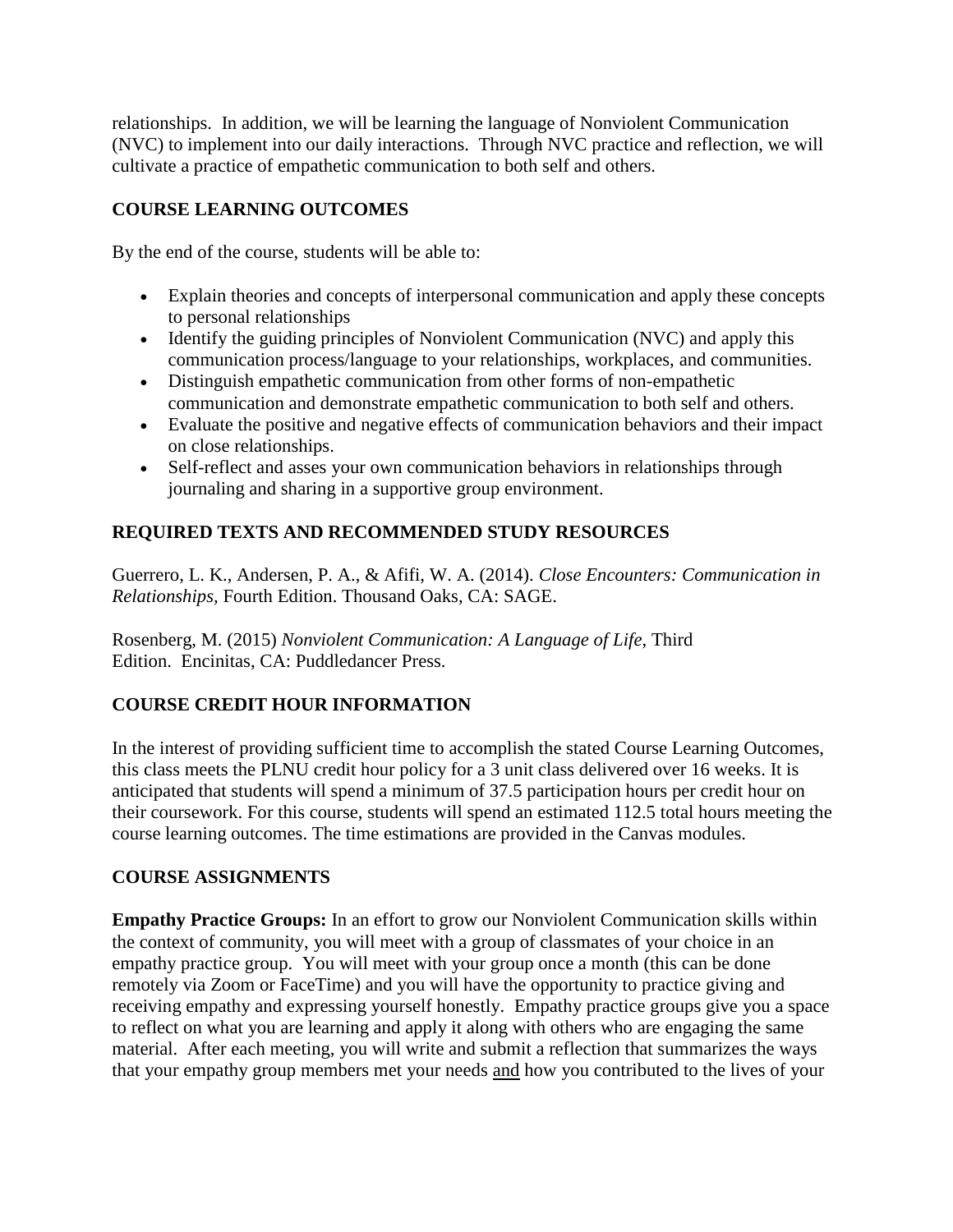empathy group members. A [guide](file://///courses/54736/pages/a-guide-to-empathy-practice-groups) (along with more assignment details) for these meetings will be provided on Canvas.

**NVC Journals:** Your NVC journals will include reflections on thoughts, feelings, and observations from a current or past experience of your choosing. You will use a specific guide for these journals and we will look at a sample together in class. Ideally, try journaling once a week, and I will collect at least one journal entry twice during the semester. (You may turn in what you consider to be your best, most complete and in-depth efforts, and keep the others as practice.) Please type your NVC journals. In reviewing the journals, I will be looking for completion and a thorough use of the NVC components. I will offer supportive feedback/guidance on these, rather than editing.

**Final Project:** You will develop and produce a final creative project for this class that reflects and extends your learning and interests in the course. You will choose a topic from the class that you would like to explore further (ie: self-disclosure, expressing anger, long-distance relationships) and a genre/modality for how to explore that topic (a video, podcast, magazine, social media campaign, website, game, etc.) We will talk about examples in class so that you can brainstorm ideas and receive feedback before starting your project.

**Quizzes, Discussion Posts, Collaborations, etc:** Throughout the semester there will be quizzes, reflections, discussion posts and other assignments (individual and collaborative with peers) that will be due each week. The point values for these assignments may vary, but will be clearly designated on the assignment.

#### **ASSESSMENT AND GRADING**

| <b>COURSE REQUIREMENTS</b>                          | <b>Number of Points</b><br><b>AVAILABLE</b> |
|-----------------------------------------------------|---------------------------------------------|
| <b>Empathy Practice Group Reflections</b>           | 45                                          |
| <b>NVC</b> Journals                                 | 40                                          |
| <b>Final Project</b>                                | 100                                         |
| Discussions, Quizzes, Collaborations, Participation | 350                                         |
| <b>TOTAL</b>                                        | 535                                         |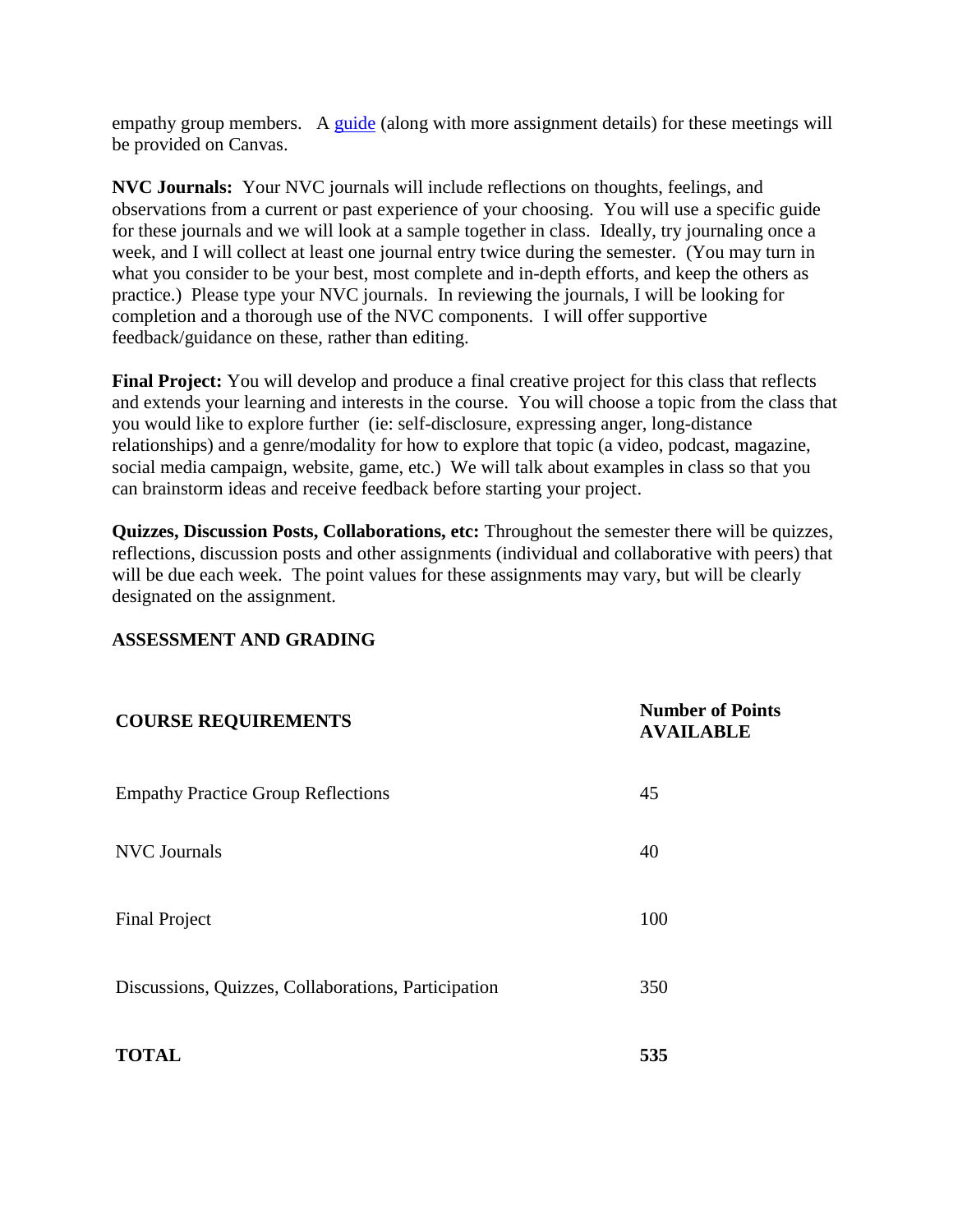**NOTE:** There may be adjustments made to the point values/totals listed above. Each assignment will be clearly marked with the point value when assigned on Canvas.

Student grades and feedback will be posted in the Canvas grade book after each assignment has been graded. It is important to read the comments posted in the grade book as these comments are intended to help you improve your work. Final grades will be posted by Sunday, June 20th.

**Rounding:** Typically, grades follow the scale below and are not rounded up. Rounding of grades is only done in rare circumstances when the percentage point after the decimal is extremely close to the next grade and the student has demonstrated exemplary participation and effort in the course. Any possible changes are made by instructor discretion; please do not request that your grade be rounded up.

| <b>Standard Grade Scale Based on Percentages</b> |                       |             |                    |                             |
|--------------------------------------------------|-----------------------|-------------|--------------------|-----------------------------|
|                                                  |                       |             |                    |                             |
| A 93-100                                         | $B+87-89.9$           | $C+77-79.9$ |                    | $ D+67-69.9 F$ Less than 59 |
| $A - 90 - 92.9$                                  | B 83-86.9   C 73-76.9 |             | $D$ 63-66.9        |                             |
|                                                  | B-80-82.9   C-70-72.9 |             | $\vert$ D- 60-62.9 |                             |

## **COURSE POLICIES**

#### **SUPPORT**

I am committed to helping every student attain their best possible education.

I AM HERE TO HELP! Please do not hesitate to ask questions, or schedule a Zoom office hours appointment. I am also happy to provide support and feedback on assignments before they are turned in or presented. If you have any particular needs or concerns that it would be helpful for me to be aware of, please do let me know.

## **ZOOM PARTICIPATION:**

Since this course focuses on learning about *communication* within the context of community, your regular attendance and participation are required for you to be successful. It is important that you participate both verbally and nonverbally in class discussions on Zoom as you would in a classroom setting (ie: using eye contact to demonstrate active listening.) **In order to demonstrate both your verbal and nonverbal participation, please plan to have your video on for Zoom classes.** If you have a concern about having your video on (for example: an illness or a particular distraction in your learning space) please let me know via email or via private message on Zoom.

There are eight (8) points available for each Zoom class, four (4) for attendance and four (4) for participation. In order to receive the full points for a Zoom class, please demonstrate your engagement in the course by having your video on and participating in the discussion (large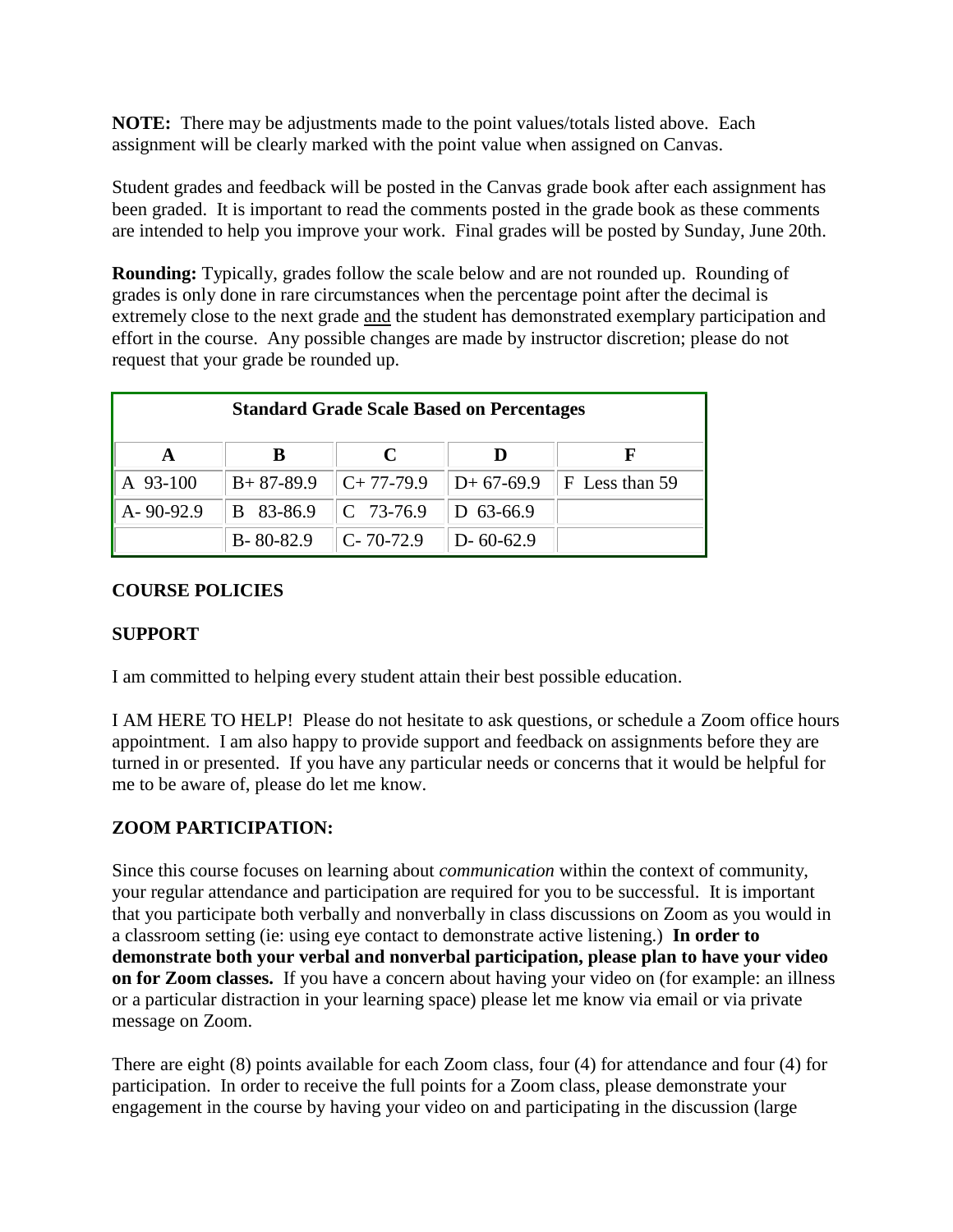group discussion, break out rooms, using the chat box, etc.) If you are logged on to our Zoom class but we cannot see your live face or hear your voice, you will not receive participation points for that class period.

Please arrive to our Zoom classes on time. If you are late to a Zoom class or leave early without notice, you will receive a reduction of your participation points for that class period. Missing more than 20 minutes of any part of the Zoom Class (in the beginning, middle or end) will count as an absence.

## **STATE AUTHORIZATION**

State authorization is a formal determination by a state that Point Loma Nazarene University is approved to conduct activities regulated by that state. In certain states outside California, Point Loma Nazarene University is not authorized to enroll online (distance education) students. If a student moves to another state after admission to the program and/or enrollment in an online course, continuation within the program and/or course will depend on whether Point Loma Nazarene University is authorized to offer distance education courses in that state. It is the student's responsibility to notify the institution of any change in his or her physical location. Refer to the map on [State Authorization](https://www.pointloma.edu/offices/office-institutional-effectiveness-research/disclosures) to view which states allow online (distance education) outside of California.

## **INCOMPLETES AND LATE ASSIGNMENTS**

All assignments are to be submitted/turned in according to the due dates set on Canvas. In general, no late or makeup written assignments/presentations will be allowed. Please communicate with me in advance of an assignment due date if you are concerned that an illness or other personal hardship may prevent you from turning in an assignment on time.

Incompletes for the course will only be assigned in extremely unusual circumstances.

## **EMAIL**

I will frequently use Canvas Announcements or email to communicate with you and I do my best to respond to your emails as promptly as possible. I will respond to emails Monday-Friday from 9:00 am – 4:00 pm. If you send me an email over the weekend, I will respond on the following school day.

## **PLNU COPYRIGHT POLICY**

Point Loma Nazarene University, as a non-profit educational institution, is entitled by law to use materials protected by the US Copyright Act for classroom education. Any use of those materials outside the class may violate the law.

## **PLNU ACADEMIC HONESTY POLICY**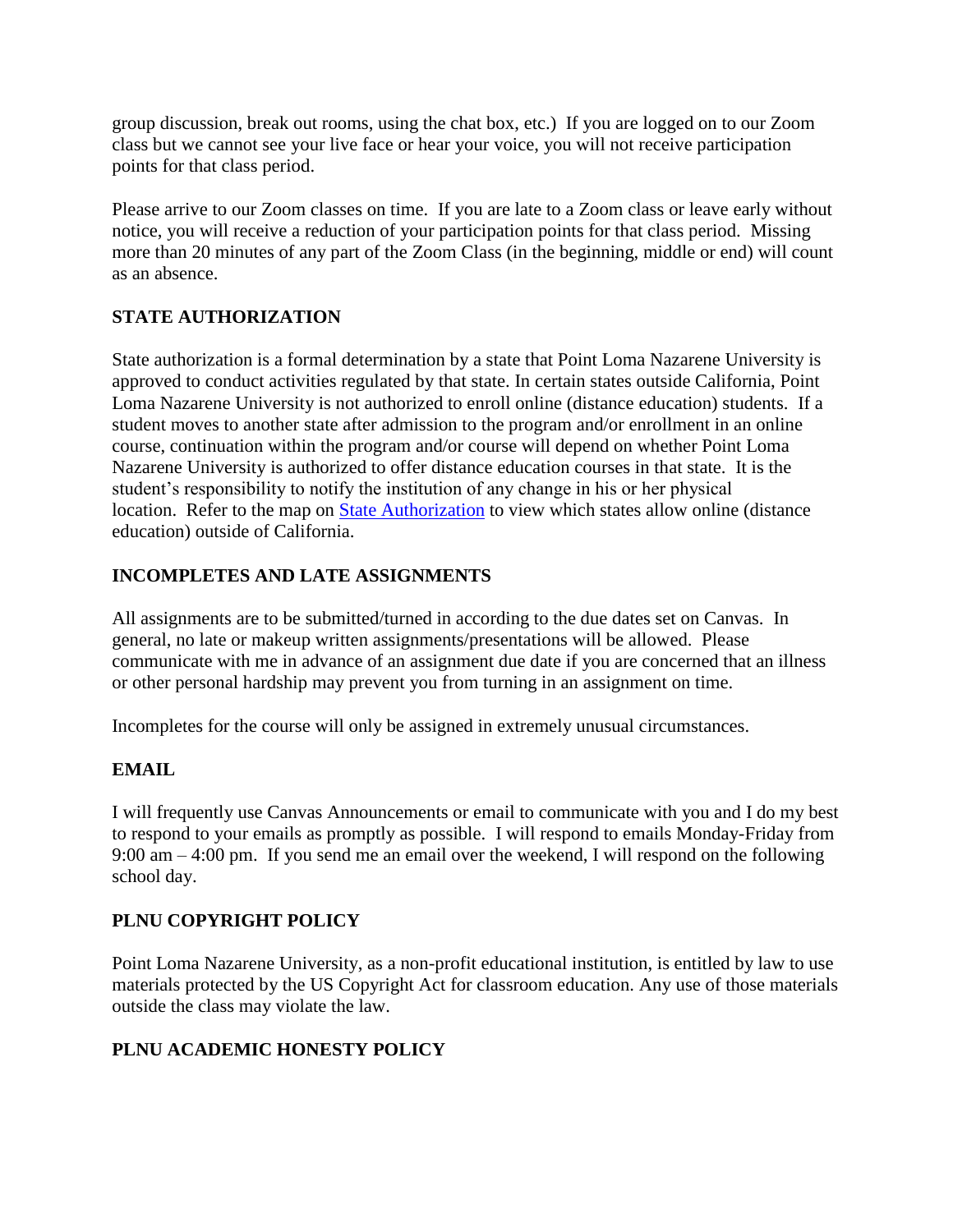Students should demonstrate academic honesty by doing original work and by giving appropriate credit to the ideas of others. Academic dishonesty is the act of presenting information, ideas, and/or concepts as one's own when in reality they are the results of another person's creativity and effort. A faculty member who believes a situation involving academic dishonesty has been detected may assign a failing grade for that assignment or examination, or, depending on the seriousness of the offense, for the course. Faculty should follow and students may appeal using the procedure in the university Catalog. See [Academic Policies](http://catalog.pointloma.edu/content.php?catoid=18&navoid=1278) for definitions of kinds of academic dishonesty and for further policy information.

# **PLNU ACADEMIC ACCOMMODATIONS POLICY**

While all students are expected to meet the minimum standards for completion of this course as established by the instructor, students with disabilities may require academic adjustments, modifications or auxiliary aids/services. At Point Loma Nazarene University (PLNU), these students are requested to register with the Disability Resource Center (DRC), located in the Bond Academic Center. [\(DRC@pointloma.edu](mailto:DRC@pointloma.edu) or 619-849-2486). The DRC's policies and procedures for assisting such students in the development of an appropriate academic adjustment plan (AP) allows PLNU to comply with Section 504 of the Rehabilitation Act and the Americans with Disabilities Act. Section 504 (a) prohibits discrimination against students with special needs and guarantees all qualified students equal access to and benefits of PLNU programs and activities. After the student files the required documentation, the DRC, in conjunction with the student, will develop an AP to meet that student's specific learning needs. The DRC will thereafter email the student's AP to all faculty who teach courses in which the student is enrolled each semester. The AP must be implemented in all such courses.

If students do not wish to avail themselves of some or all of the elements of their AP in a particular course, it is the responsibility of those students to notify their professor in that course. PLNU highly recommends that DRC students speak with their professors during the first two weeks of each semester about the applicability of their AP in that particular course and/or if they do not desire to take advantage of some or all of the elements of their AP in that course.

## **PLNU ATTENDANCE AND PARTICIPATION POLICY**

Regular and punctual attendance at all **synchronous** class sessions is considered essential to optimum academic achievement. If the student is absent for more than 10 percent of class sessions (virtual or face-to-face), the faculty member will issue a written warning of deenrollment. If the absences exceed 20 percent, the student may be de-enrolled without notice until the university drop date or, after that date, receive the appropriate grade for their work and participation. In some courses, a portion of the credit hour content will be delivered **asynchronously** and attendance will be determined by submitting the assignments by the posted due dates. See **Academic Policies** in the Undergraduate Academic Catalog. If absences exceed these limits but are due to university excused health issues, an exception will be granted.

## **Asynchronous Attendance/Participation Definition**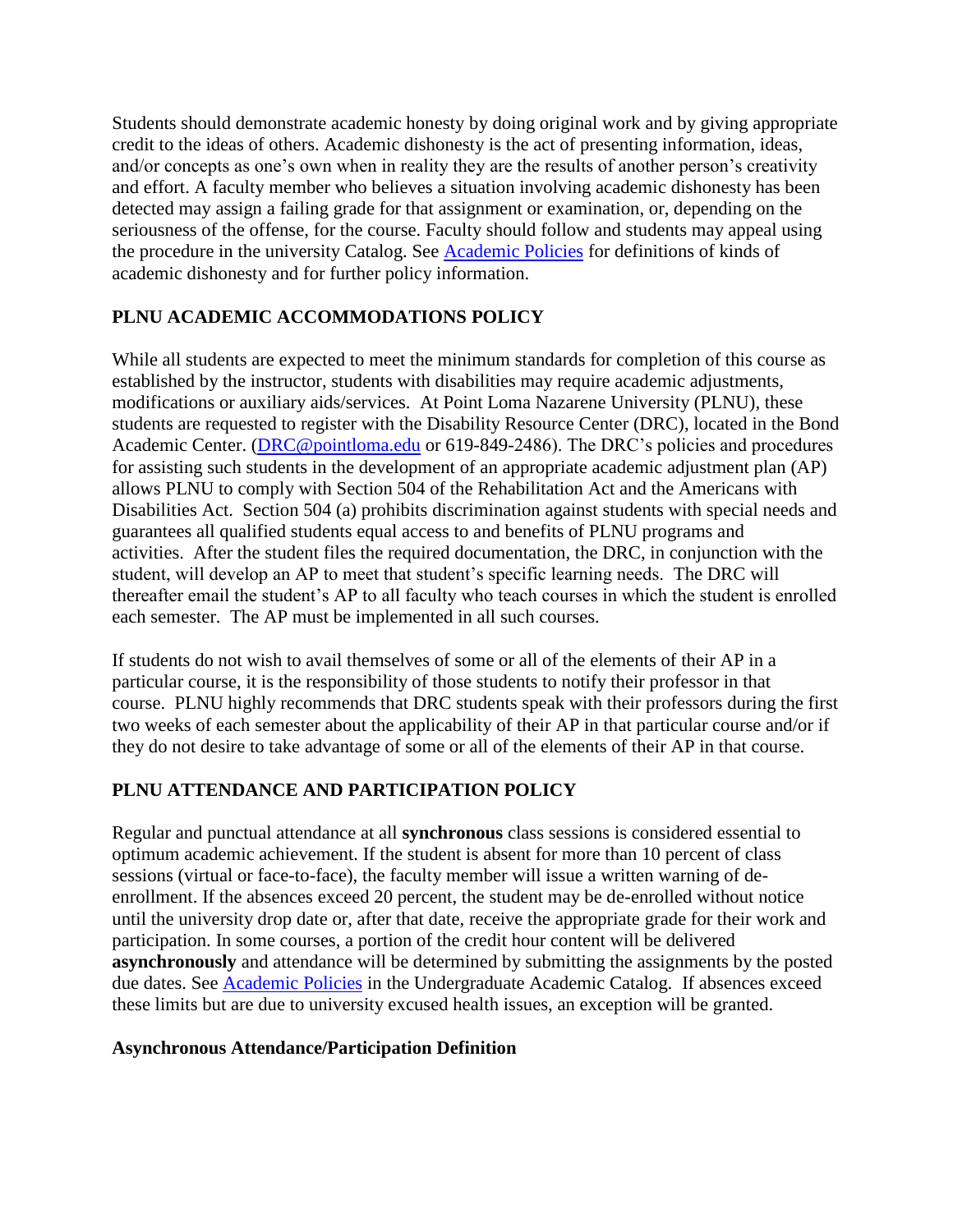A day of attendance in asynchronous content is determined as contributing a substantive note, assignment, discussion, or submission by the posted due date. Failure to meet these standards will result in an absence for that day.

## **SPIRITUAL CARE**

Please be aware PLNU strives to be a place where you grow as whole persons. To this end, we provide resources for our students to encounter God and grow in their Christian faith. If students have questions, a desire to meet with the chaplain or have prayer requests you can contact the [Office of Spiritual Development](https://www.pointloma.edu/offices/spiritual-development)

## **USE OF TECHNOLOGY**

In order to be successful in the online environment, you'll need to meet the minimum technology and system requirements; please refer to the *[Technology and System Requirements](https://help.pointloma.edu/TDClient/1808/Portal/KB/ArticleDet?ID=108349)* information. Additionally, students are required to have headphone speakers compatible with their computer available to use. If a student is in need of technological resources please contact [student-tech](mailto:student-tech-request@pointloma.edu)[request@pointloma.edu.](mailto:student-tech-request@pointloma.edu)

Problems with technology do not relieve you of the responsibility of participating, turning in your assignments, or completing your class work.

## **SCHEDULE OVERVIEW**

The following is a zoomed-out version of our course schedule, including reading and major assignment due dates. This schedule does not include weekly Canvas assignments, quizzes, discussions, etc. (please see weekly Canvas modules for more detail.) Schedule is subject to change with reasonable notice.

| Week 1 | Welcome & Course Introductions                                           |
|--------|--------------------------------------------------------------------------|
| Week 2 | Reading: CE Ch 1, NVC Ch. 1                                              |
| Week 3 | Reading: CE Ch. 2, NVC Ch. 2                                             |
| Week 4 | Reading: CE Ch. 3, NVC Ch. 3                                             |
| Week 5 | Reading: CE Ch. 4, NVC Ch. 4                                             |
| Week 6 | Reading: CE Ch. 5, NVC Ch. 5 // Empathy Practice Group Reflection #1 Due |
| Week 7 | Reading: CE Ch. 6, NVC Ch. 6                                             |
| Week 8 | Reading: CE Ch. 7, NVC Ch. $7$ // NVC Journal # 1 Due                    |
| Week 9 | Reading: CE Ch. 8, NVC Ch. 8                                             |